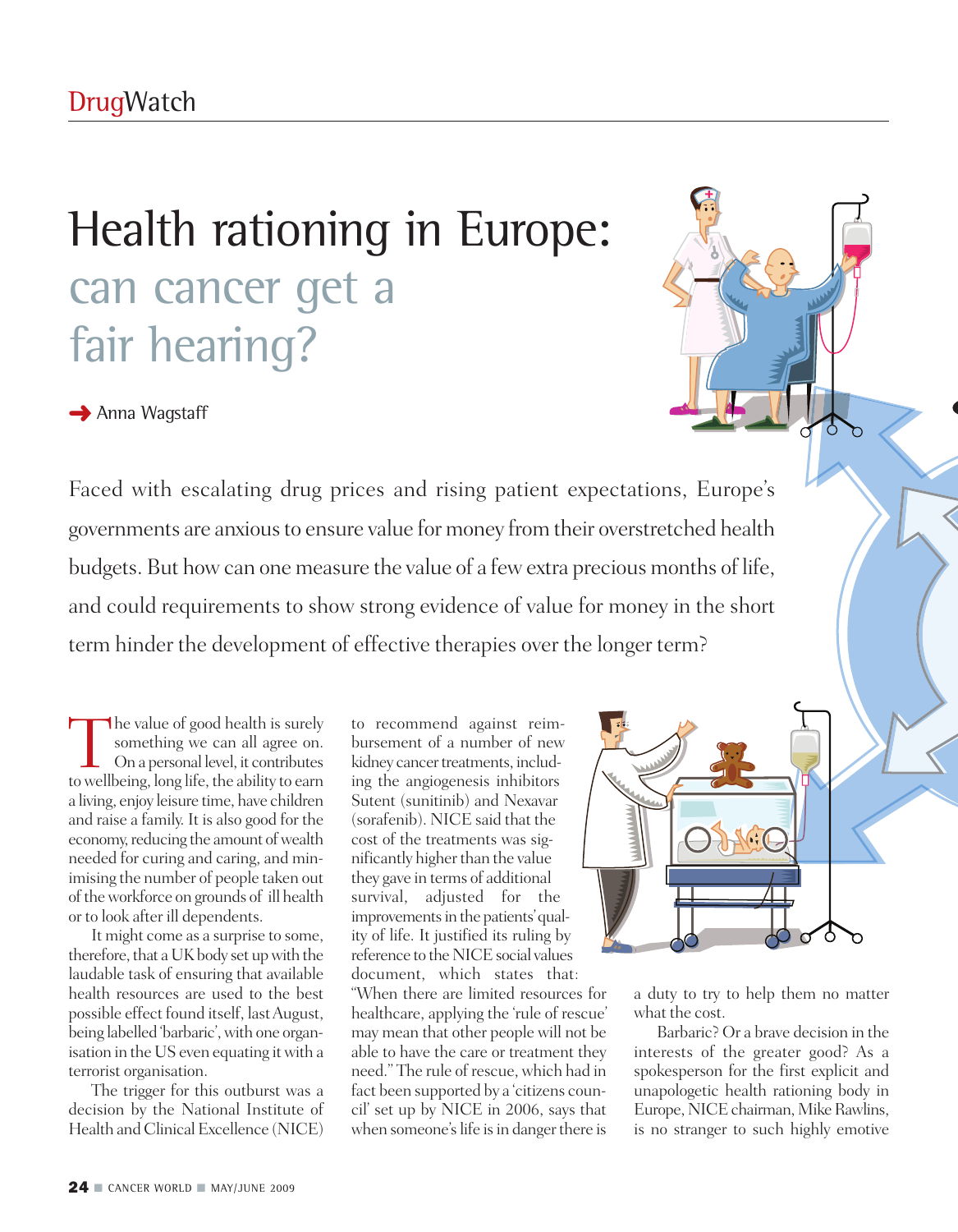

And if we spend it on a few people with rotten diseases, we will unquestionably deprive other people. Primary Care Trusts [responsible for the distribution of health budgets at a local level] are confronted with this problem all the time. I know a PCT that, because of increasing demands from funding these expensive drugs, has had to abandon improving arrangements for looking after children of immigrant parents who, in some parts of Britain, have a

mortality greater than that in Kuwait. Is that what society wants?"

### THE IMPACT OF RISING PRICES

Deciding on how to allocate limited health resourceswill always be a difficult call. But the escalating price of cancer drugs over the last decade or so is creating a situation where cancer patients could risk being priced out of the market. According to a US study in the *New England Journal of Medicine*, between 1997 and 2004 Medicare spending on Part B drugs (essentially cancer drugs)

increased almost six times faster than its overall health spending (by 267% compared to 47%, adjusted for inflation). Some of that will be down to an increasing incidence of cancer resulting

largely from the increasing age profile of the population. Much of it, however, is due to the very high prices being

geted cancer drugs. In a credit crunch, the money to pay for these drugs will have to come from other areas of health spending. As a result, European governments and social insurance bodies are increasingly turning towards the use of health technology assessments (HTAs) – systems for deciding on the resource implications and the benefits associated with new drugs, diagnostics or other medical products – to inform decisions on what they will reimburse and at what price. Those who believe that they should continue to stump up for ever more pricey cancer therapies will have to make a strong case.

### THE VALUE OF LIFE

One area of major battles for cancer patients has been over the use of the QALY (quality of life-adjusted life year) or DALY (disability-adjusted life year) to calculate the value offered by a given therapy.

From the perspective of getting the most out of a limited health budget, QALY-type measurements make perfect sense, and are used to inform decision making in many countries, including the UK, Sweden and the Netherlands. They provide a single measure that can be used to compare the benefit of any health intervention against any other, enabling health economists to evaluate in an objective way whether extending reimbursement of anti-cholesterol medication to those at lower levels of risk would offer greater value for money than using the same money to pay for Alzheimer's patients to receive an innovative therapy  $\frac{z}{2}$ at an earlier stage, or for improving maternity services or introducing endoscopy screening for colorectal cancer. overall health spend-<br>ing (by 267% com-<br>pared to 47%, provide a single measure that can be seen and the Netherlands. They<br>adjusted for used to compare the benefit of any health<br>inflation).<br>Some of health economists to eval

"We can only spend our money once. If we spend it on a few people with rotten diseases, we will deprive others "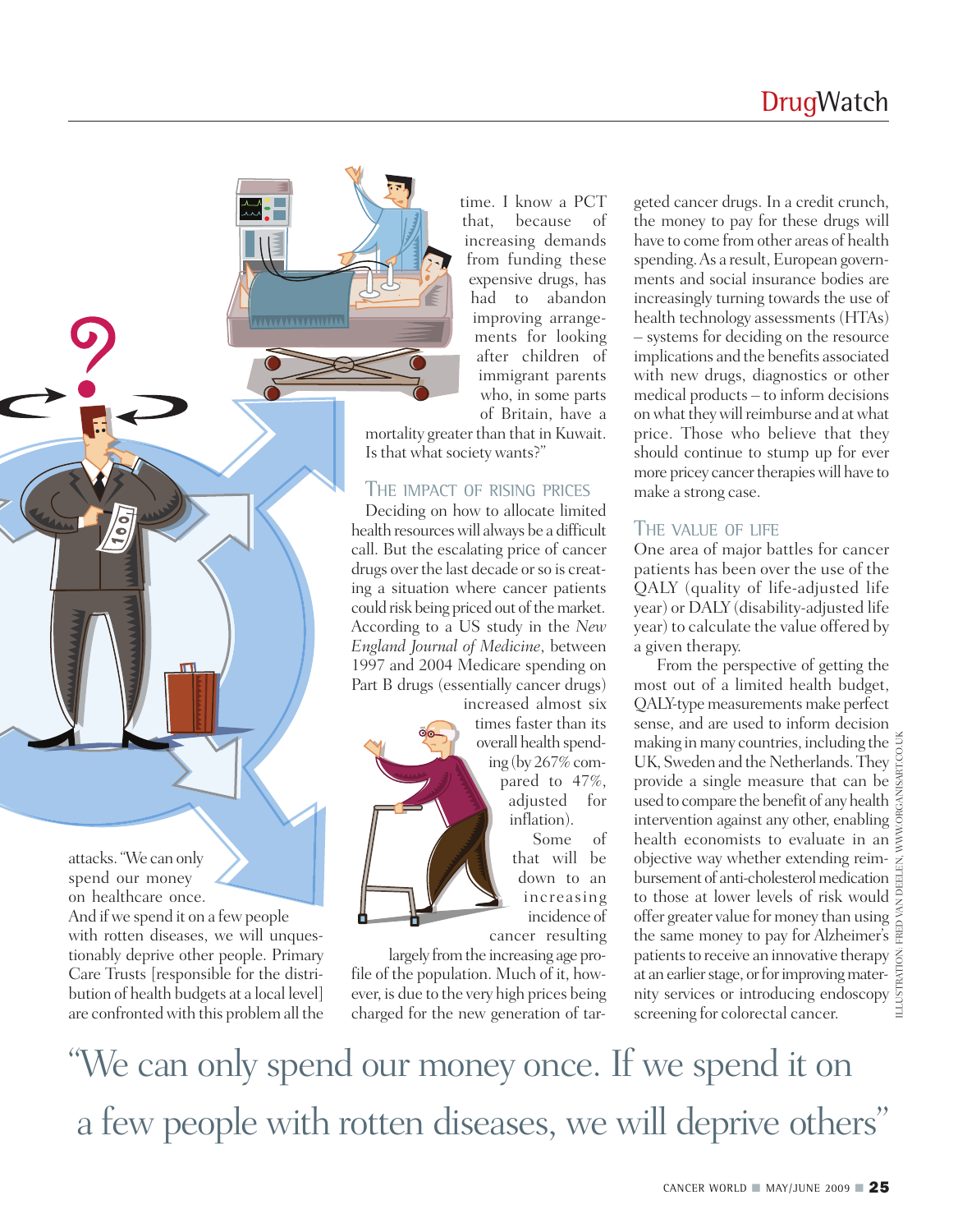| Livaniation of nearen technologies across Lurope          |    |     |           |           |     |           |           |     |     |           |  |
|-----------------------------------------------------------|----|-----|-----------|-----------|-----|-----------|-----------|-----|-----|-----------|--|
| <b>Criteria</b>                                           | AT | BE  | <b>CH</b> | <b>DE</b> | FI. | <b>FR</b> | <b>NL</b> | NO. | SE. | <b>UK</b> |  |
|                                                           |    |     |           |           |     |           |           |     |     |           |  |
| <b>Therapeutic benefit</b>                                |    |     |           |           |     |           |           |     |     |           |  |
| <b>Patient benefit</b>                                    |    |     |           |           |     |           |           |     |     |           |  |
| <b>Cost-effectiveness</b>                                 |    | o a |           |           |     |           |           |     |     |           |  |
| <b>Budget impact</b>                                      |    |     |           |           |     |           |           |     |     |           |  |
| Pharmaceutical/innovative<br>characteristics              |    |     |           |           |     |           |           |     |     |           |  |
| <b>Availability of therapeutic</b><br><b>alternatives</b> |    |     |           |           |     |           |           |     |     |           |  |
| <b>Equity considerations</b>                              |    |     |           |           |     |           |           |     |     |           |  |
| <b>Public health impact</b>                               |    |     |           |           |     |           |           |     |     |           |  |
| R&D                                                       |    |     |           |           |     |           |           |     |     |           |  |
| Source: Adapted from Zentner et al, 2005                  |    |     |           |           |     |           |           |     |     |           |  |

### **Evaluation of health technologies across Europe**

(http://portal.dimdi.de/de/hta/hta\_berichte/hta122\_bericht\_de.pdf) and case studies

The UK and the Netherlands both use a basic value of around  $\epsilon$ 20,000 (£20,000 in the UK), for each extra year of life – higher if the extra survival is accompanied with an improvement in the patient's quality of life as well.

Cancer patient advocates argue that this is too low, and that tax payers and social insurance schemes are prepared to pay more to enable patients with lifethreatening diseases enjoy an extra year. They point out that the state pays more than this to keep a prisoner in jail for a year, and question whether the government has got its priorities right.

NICE chairman, Rawlins, offers a different comparator. "The Ministry of Transport uses a similar figure when

calculating the safety benefit of traffic schemes in terms of lives saved. The Home Office uses a slightly higher level for deciding howmuch to spend on keeping the streets safe. Maybe that's right, maybe it is a higher priority to keep the streets safe. It is a difficult area."

Patient advocates claim that the QALY lacks humanity because it fails to recognise the importance of an extra three months' life to a patient who has just learnt they have only six months to live. Those three months should not be valued the same as extending a person's natural life span by the same amount.

Denis Strangman, chairman of the International Brain Tumour Alliance, was one of the advocates who conHTA assessments that look at costeffectiveness are likely to work better for cancer patients if they also take into account issues of equity (particularly important for patients with more rare diseases), the availability of therapeutic alternatives and the level of innovation

AT – Austria, BE – Belgium, CH – Switzerland, DE – Germany, FI – Finland, FR – France, NL – Netherlands, NO – Norway, SE – Sweden

tributed evidence to the citizen's council set up by NICE in 2006 to review this issue. "The impact of the brain tumour journey, not just on the patient but on the family and the caregiver, is one of the most traumatic of any disease," he says. "Its onset tends to be extremely rapid, and affects not just the patient's mental and physical capacity, but their entire essence and being – a combination of the

worst of the neurological diseases with the worst of the cancers."

Under these circumstances, says Strangman, being able to hold back the disease or its impact for even a matter of weeks can be immensely valuable to both patient and family.

The argument comes back to the 'rule of rescue' and the question of how much society is prepared to pay to help patientswith a terminal disease.In practice, the Dutch, Swedish and UK systems do have some flexibility to take this added trauma into account. The Swedish Pharmaceutical Benefits Agency (TLV) identifies'need and solidarity' as one of the principles for deciding on reimbursement, alongside

"Being able to hold back the disease for a matter of weeks can be immensely valuable to patient and family "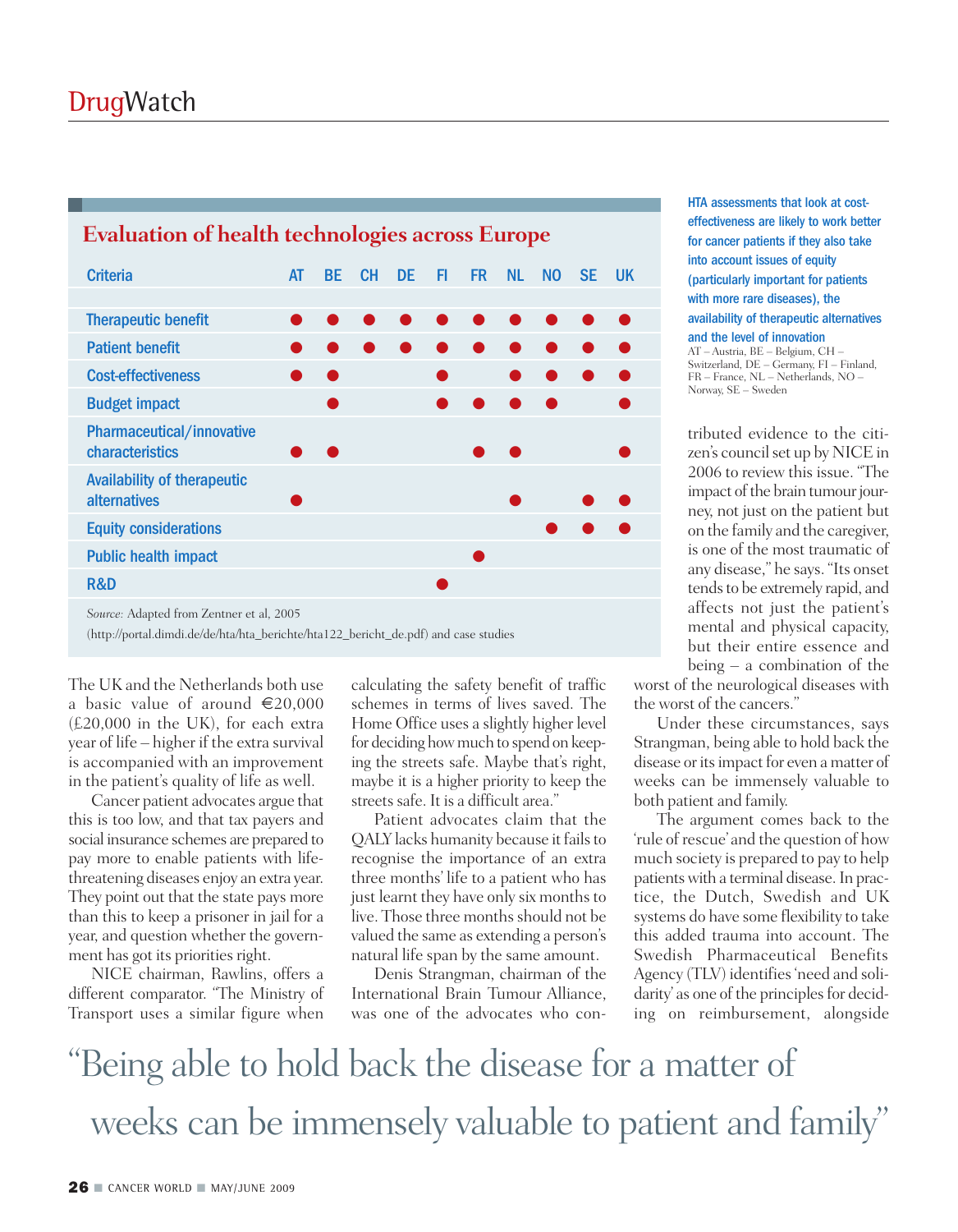# Cancer drugs tend to be trialled first in advanced cancers, where the benefit is much harder to prove

cost-effectiveness and equity. The Netherlands uses an 'index of severity'which, in effect, lowers the value-formoney threshold for more serious or terminal diseases. NICE too has the flexibility to extend the OALY beyond the £20,000 basic threshold. Rawlins points out that cancer drugs are routinely given QALYs of  $£30,000$  or more  $-£40,000$  in the case of Glivec (imatinib).

Whether this is enough is a different question. The political fallout from the decision to recommend against reimbursement for the kidney cancer treatments led to the Minister of Health asking NICE to draw up new guidelines for the appraisal of end-of-life treatments. The new guidelines, which were published in January 2009, have the effect of treating some (rarer) cancers and other terminal diseases as a special case. The move, says Rawlins, was necessitated by the high price of cancer drugs. The same problem has already led the Netherlands to take many new cancer drugs out of the hospital drugs budgets and into a national system. Canada is also thinking of ring-fencing a budget exclusively for very high cost treatments.

#### PROVING BENEFIT: A LOADED DICE?

But there is more at stake than the immediate issue of access to the latest therapies. The complex process by which cancer therapies achieve successive improvements is intricately bound up with learning how to get the best out of new therapies – which can only be done when they are in widespread clinical use. Which patients, which dose, which stage of disease, which combinations, concomitant or sequential? Demanding too much from a drug too early could jeopardise the incremental improvements that have slowly but steadily improved outcomes for many cancers.

Andreas Penk, president of Pfizer Oncology Europe, worries that by focusing on short-term costs, HTA procedures could be damaging for the long-term development of effective cancer therapies. "We have to understand that this is not just a question of costs and financial burdens, but instead investing in the future of a healthy productive and progressive society. We need the most wide-

ranging understanding of benefits possible,which also includes'soft evidence'that balances costs and measurable therapeutic benefits as well as maintaining innovative research and manufacturing capacities of companies and ensures the longterm sustainability of the healthcare process." Some

HTAprocedures, he adds,

"make proof of the benefits of specific innovation types more difficult, and consequently act as a deterrent to taking financial risk."

Some problems are fairly specific to assessing new cancer therapies. Simon Jose, general manager of GSK, UK, points out that new cancer therapies are almost always trialled in patients with advanced cancer, who have run out of recognised options. "It is much harder to demonstrate greater clinical value at this stage in this group of patients than if you had started earlier, because the earlier you intervene, the more responsive the disease is likely to be."

The problem is compounded by ethical imperatives in clinical trials. For example, in a trial of GSK's Tyverb (lapatinib) in combination with capecitabine in patients with HER2+ breast cancer who no longer respond to Herceptin (trastuzumab), a difference emerged during the trial in favour of the patients on the combination of drugs.

The data safety monitoring board recommended that patients on capecitabine cross over to the capecitabine plus Tyverb arm. The study was then closed, because it was no longer ethical to offer patients capecitabine alone. This was the right ethical decision says Jose, but it undermined the strength of the survival evidence. The statistical power of the study was weakened because recruitment stopped before the intended number of patients had enrolled.

In addition, because the outcomes were judged according to the 'intention to treat', rather than the treatment patients actually received, patients who crossed over to the drug combination were assessed as if they had taken capecitabine alone. Since some of them had in fact been on Tyverb for some of the time, that compressed the difference shown between the two arms of the trial.

"The data you end up generating is not as pure as you might like. While it is sufficient to get you through the regulatory process, it creates some issues for us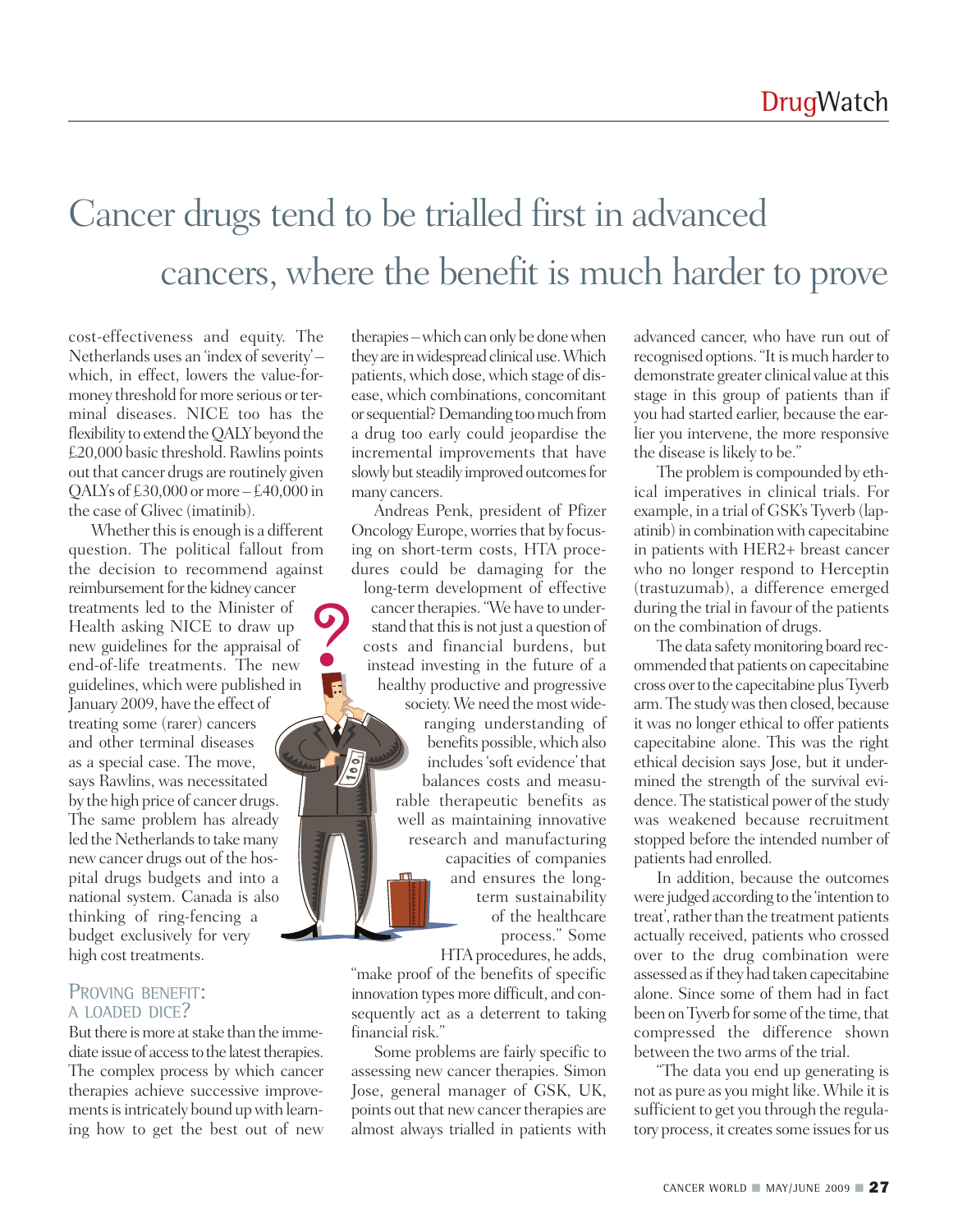in the payer environment," says Jose. He accepts that it is fair for payers to ask for reasonable evidence of survival benefit. "The question is, are you happy with the 80:20 rule and accept the benefit that we can show, or do you have to search for the 100% and absolute certainty, which does not reflect the real world? The challenge is that you would never go back into that patient population and do another study like that because that wouldn't be ethical."

Because the progress offered by successive new cancer therapies tends to come in small steps, it can be quite a challenge to prove that new therapies really are worth their price tag. Jessamy Baird, HTA lead at Lilly UK, speaks from her company's long experience with lung cancer. "Lung cancer is hard, because it's picked up late, and you are looking at quite small changes, but they add up. We've gone from 5 months to over 12 months survival, and its better looking forward. But HTA bodies can find it very difficult to recognise the value of those incremental steps."

She argues that new therapies should be given the benefit of the doubt,where the evidence is less conclusive than one might like. "Unlike the legal process, in which you are innocent until proven guilty, in the pharmaceutical HTA assessment, you are guilty until proven innocent. If you say 'no' to medicines early on, you will never have the data to show they work further down the line."

From the perspective of NICE, Rawlins acknowledges that having to prove a drug's value in the sickest patients can load the dice heavily against making the value for money case. He believes the answer may lie in a flexible pricing

scheme currently being discussed in the UK. "A new drug comes on the market – a good example would have been Herceptin for late breast cancer – and a manufacturer can bring it in at a relatively low price. Then when they demonstrate later on that it is curative in early cancer, they can negotiate a higher price."

Obstacles to generating robust evidence while keeping faith with the patients on the trial, he believes, will be harder to resolve. "It's not a case of wanting scientific purity. We want to find out in as decent and humane way as possible whether a drug should be used and whether it is good use of health service resources." Rawlins questions whether many of the trials that are stopped early because the experimental treatment appears to be superior are really able to provide this evidence.

"There is absolutely no consensus among the statisticians about when to stop. There is real worry that we may be stopping too early sometimes." Only one-third of cancer trials now go through to the end, he adds. "Very often we are talking about fairly modest changes, and nobody really knows how to distinguish a true positive from a true negative."

Various'risk-sharing'or'patient access' schemes have been proposed to address the lack of certainty. In Italy, Novartis has agreed a scheme forTasigna (nilotinib, a drug for CML patients who are resistant or intolerant to Glivec), under which the company refunds the cost of treatment for every patient who does not reach an agreed haematological response after one month. A similar agreement was reached in the UK with Janssen-Cilag over the myeloma drug Velcade (bortezomib) two years ago, and more recently GSK proposed such a patient access programme for Tyverb, also in the UK.

Rawlins accepts there is a place for these sorts of agreements, but stresses the urgent need to improve the statistical basis on which many cancer drugs are now assessed.

As for the need to look beyond shortterm value for money to provide an 'innovation-friendly' environment where companies feel they will be rewarded for taking risks and aiming high, Rawlins says that HTA bodies do want to back innovation, but it is not always clear how. France has traditionally been seen as a strong supporter of pharmaceutical innovation, and offers a price premium for drugs that are considered to offer something new. Belgium, Netherlands, Austria and the UKall take into account the innovative characteristics of new therapies. But, although support for innovation is written into the NICE remit, Rawlins points out that no one has ever explained exactly what that should mean. "What should we value about innovation? What is innovation? What aspects should we regard as important?" he asks. "Views range from: 'if it has got a patent, it'sinnovative,'to, 'well it acts in a different way and therefore it's innovative and you ought to give extra credence to it'." This is an area that NICE intends explore further in the coming year.

### THE BENEFITS OF SAYING 'NO'

Despite resistance bymany patient advocates, doctors and pharmaceutical companies, there are others who say that a well-designed HTA system is essential to deliver the best for patients on an economically sustainable basis.

# "What should we value about innovation? What aspects should we regard as important?"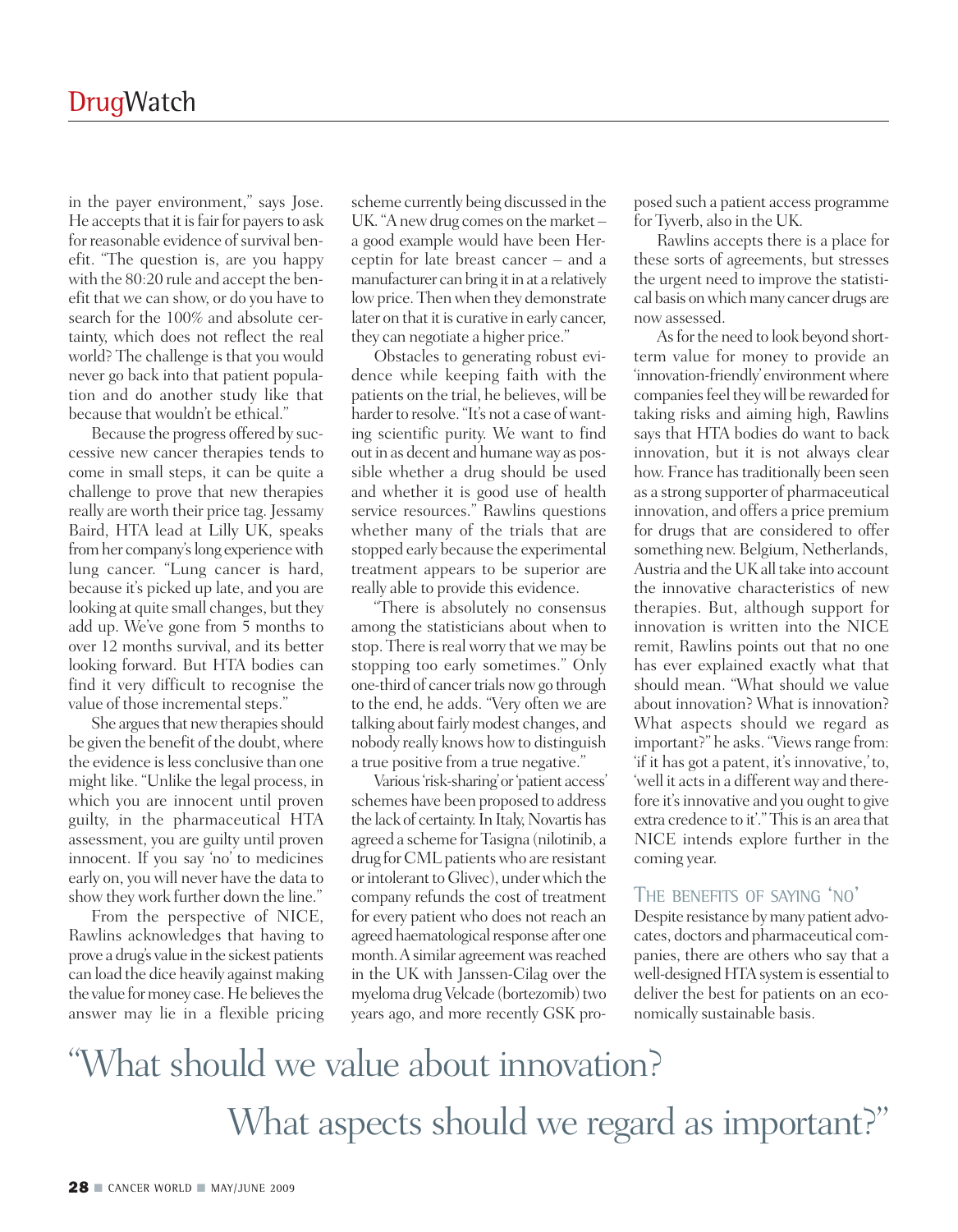# "When we see we can save, say 200 million kronor, this money can be used for another patient group"

Christina Bergdahl is patient representative on the Swedish Dental and Pharmaceutical Benefits Agency (TLV), which was established in 2002, in response to the rapid increase in drug prices, to decide which medicines should be reimbursed. She believes the new body is more democratic, transparent and effective than the previous system, where decisions on reimbursing drugs were taken by the national insurance agency.

As well as a patient representative, the 11-strong TLV committee includes a representative of the public, pharmacologists, doctors and health economists. Its brief is to appraise treatments according to three principles: everyone is treated equally regardless of age, gender, race and so on; peoplewith more severe diseases are prioritised over those with less severe conditions; and the cost of using a medicine should be reasonable from a medical, humanitarian and socioeconomic perspective.

Central to the appraisals, says Bergdahl, is evidence presented by patients about what the medicine actually does for them. "Does it enable them to go to work, or look after the children, or simply manage at home rather than being confined to hospital?" This helps to prioritise therapies that make a real difference to patients, says Bergdahl, and protects patients against pressure from politicians, and sometimes the media, to refuse to fund very expensive therapies, regardless of the benefits. This patient input, she believes, must be an essential element of any HTA system; she has even contributed to a European 'tool kit' designed to help patients present such evidence in the most effective manner (automatic download at http//tinyurl.com/HTA-toolkit).

So far, her experience of saying 'no' to some drugs has been entirely positive.By stopping reimbursement for drugs found to be less effective or more expensive than an alternative, TLV has saved  $\epsilon$ 90 million. "When we do these big assessments [which assess all medicines for a given condition], and see that we can save, say 200 million kronor, I see that this money can be used for another patient group."

Bergdahl has not yet been confronted with the need to say 'no'to reimbursing a new cancer therapy that patients want, but which would impose additional costs that are considered out of proportion for the additional benefit. She recognises, however, that the day may come when she may have to do so.

#### A JOINED UP APPROACH

Even doctors, traditionally jealous of their right to treat patients according to their best judgement, are beginning to accept the need to take into account treatment decisions on the system as a whole. There is concern, however, that a lack of input from doctors with specialist knowledge of treating the disease – rather than just of the pharmacological properties of the drug – means that HTA and reimbursement decisions do not always get it right.

Paolo Casali, a sarcoma specialist at the Istituto Tumori in Milan, suggests it would be better for regulatory approval and reimbursement to be more closely linked with clinical guidelines specifying how the drug should be used. Without this link, he points out, the drug is

approved for reimbursement not just for patients who are likely to benefit, but also for those in whom the clinical guidelines do not recommend its use. "Once it is approved and reimbursable, it is very difficult not to use it – not in a fatal disease," says Casali, "even if it's highly unlikely to be of any clinical benefit." The reverse, he points out, is equally true. There are many examples of guidelines, particularly for rarer cancers like sarcomas, which recommend use of drugs that are not reimbursed, because they have not been specifically approved for use in that setting.

"Approval, HTA and reimbursement, and clinical guidelines are all verymuch related," says Casali, "and should be dealt with together.An effort should be made to coordinate these steps."

Pharmaceutical companies spent many years railing against HTA appraisals as a 'fourth hurdle' for drugs that had successfully completed phase I, II and III trials. They now seem resigned to the inevitable.Using themaxim'if you can't beat them join them,' they have recently been snapping up many of the brightest young graduates in health economics, and are trying to have some say over the way HTA develops across Europe and beyond.

They are looking for more flexibility, with an emphasis on a greater level of interaction based on a shared commitment to the long-term goals of bringing new therapies to the market that meet the needs of patients and health services. "We need clear, reliable, innovationfriendly conditions in which to operate," says Penk from Pfizer. "It is imperative to view HTA as a consensus-oriented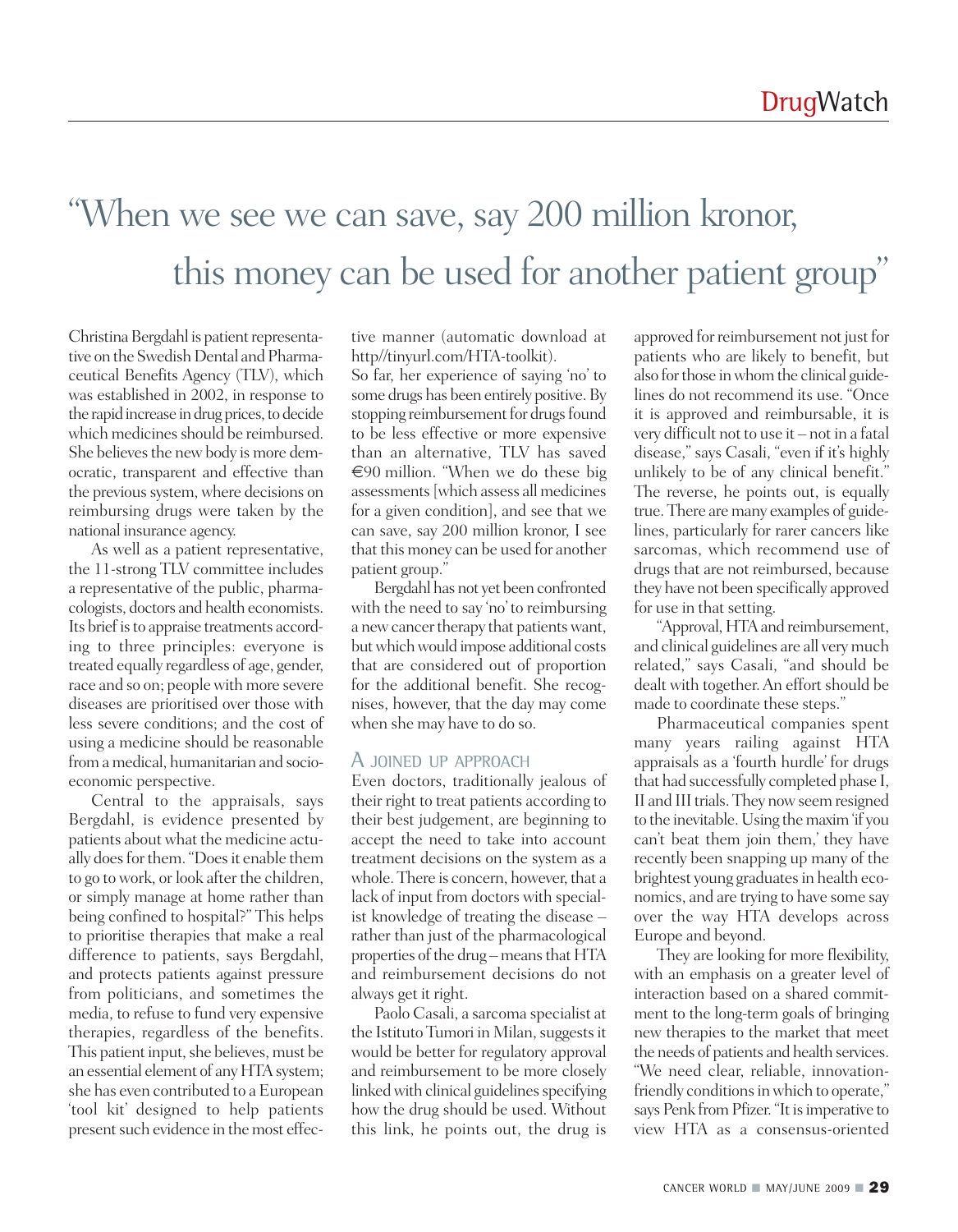# "We need clear, reliable, innovation-friendly conditions in which to operate"

process, in which all relevant stakeholders in healthcare are involved. As a research-based company, we can and should contribute determinedly to initiating long-term, viable, constructive and patient-oriented solutions."

Jose from GSK agrees. "There are some real challenges and we need some flexibility around the edges when we are making decisions about

patient access to these products. We accept that there are limitations regarding the data in these endstage settings, as in the case of Tyverb. But in this situation we suggested thatwewould cover the cost of the first 12 weeks, to try to offset some of that uncertainty. Both parties have got to find a way around this. Ultimately the challenge has to be

to get access for the patients who need it."

Guido Guidi, head of the European Oncology division of Novartis, calls for a much greater interactivity between companies and health authorities, including the possibility of informal discussions when the drug is still in phase II trials to identify what benefits the authorities are looking for, and what types of data they require to demonstrate those benefits.This, he argues, could help improve the correspondence between what companies are developing and the needs of health systems, which in turn could help cut down the amount of resources wasted on developing drugs that patients will never access.

He says that, like many companies,

Novartis is conscious of the need to cut costs by, for instance, being more effective atweeding out unpromising drugs at an earlier stage of development. It is also engaged in trying to improve the value offered by new therapies, by finding markers that can identify patients most likely to respond, and is trying to address the uncertainty surrounding

trials that have been stopped before they could generate strong survival data, by finding ways to demonstrate the link between progression-free survival and overall survival.

Novartis is even happy to discuss conducting additional studies after reimbursement, says Guidi."We can fix reimbursement of a new drug and can then have a post-

approval commitment where the company and payer fix some endpoint, and we can verify this at a certain time period. If it turns out to be more effective, you can add a premium; if it is less effective, you must agree a lower price. This way you can get the drug quicker to the patient, but continue to monitor the efficacy and safety of the drug, which is helpful to patients and the community."

There's plenty of room for finding flexible solutions, is the point he's making-but there needs to be a will on both sides. "I think we have to get out of a system where the different parts are fighting one against another," says Guidi. "Health authorities, physicians, pharma companies and patient advocates need to

work together to ensure patients get access to effective drugs. If we don't, we are not doing our jobs. Sometimes I have the impression that the health authorities interpret 'no' as a success. But is this an optimal outcome?"

#### SQUARING THE CIRCLE

Could there ever be a dream HTA body that meets the demands of patients, provides an environment conducive to innovation and ensures that the maximum benefit is gained for every cent spent on healthcare? If so, what would it look like?

These questions have been exercising an increasing number of European minds – among them that of Panos Kanavos, a senior lecturer in international health policy at the London School of Economics. His answer to the first question is 'no'because health systems vary somuch in the way they are organised and funded. Any HTA body that seeks to influence the behaviour of a health service needs to be moulded around that service – though there are opportunities for harmonising HTA structures across countries.

Yet, even if there is no blueprint for a perfect HTA system, it should be possible to reach agreement on some key qualities, and Kanavos has been working with Michael Drummond from the University of York, UK, and Ulf Persson from the Institute of Health Economics in Stockholm, Sweden, to see how this might be achieved, based on current practices in EU countries and previous work by other colleagues (see box). These are broadly outlined in a paper,*TheFuture ofHTAin Europe*, which was presented in Prague in February 2009 as part of the Cox report, *Securing Europe's Healthcare Future:*